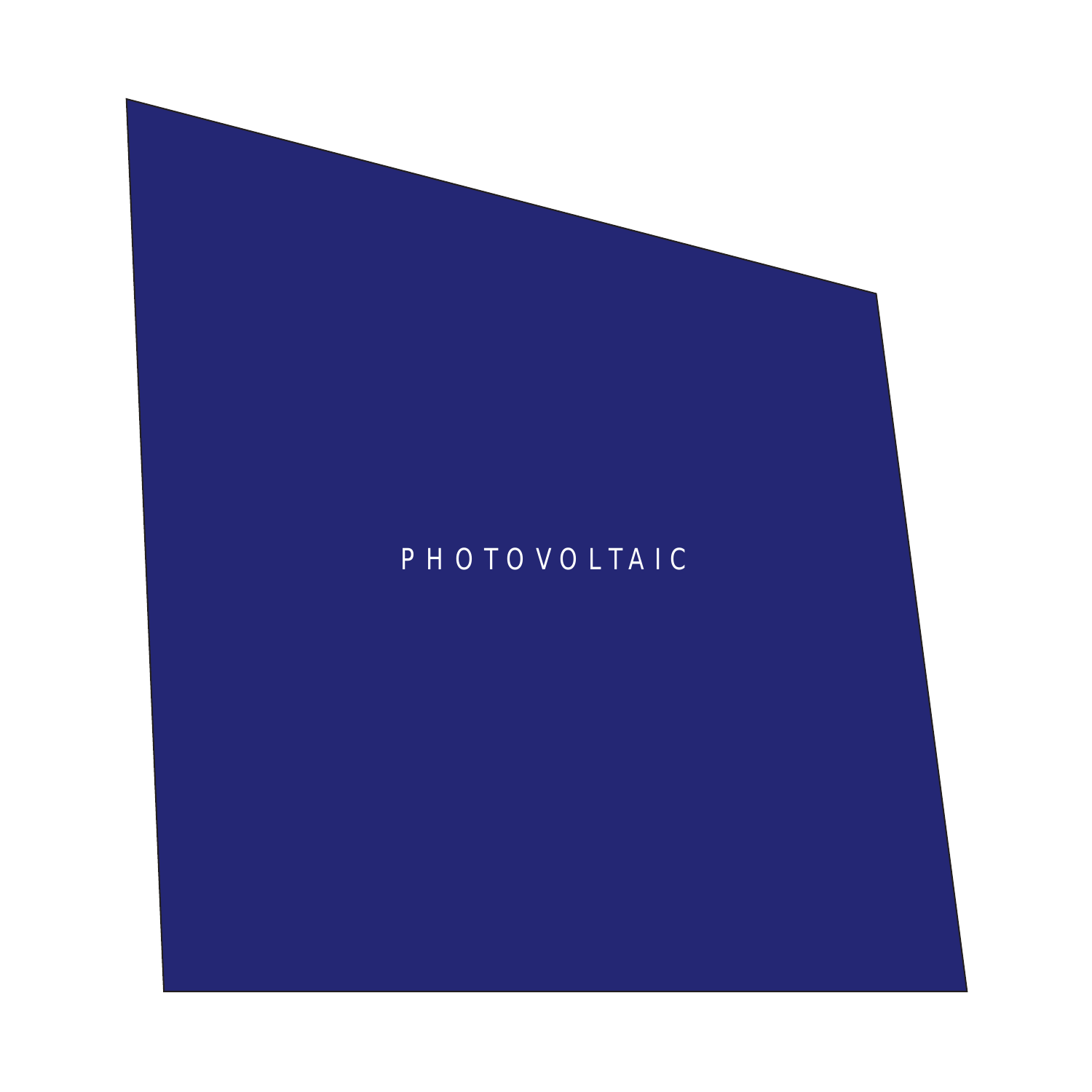# **SOLAR PANEL**



#### **Introduction**

Topray Solar from "Deutsche Power" provides a complete product portfolio (mono & poly) with various power outputs.

Its modules are covered by special PV (PHOTOVOLTAIC ) module insurances from Zurich Insurance and other international insurance company to guarantee the benefit of PV investors and PV module users.

All Deutshe Power (Topray)modules are plus power tolerance only to ensure the high reliability of power output.

Deutsche Power (Topray) proprietary PV glass design improves module's oblique irradiance performance and enhances module yield in low-light and medium-anglelight condition.

All Deutshe Power (Topray) modules can withstand high level of wind loads (2400 Pa) and snow loads (5400 Pa) certified by TÜV Rheinland.

#### **Key features:**

- Plus power tolerance (0-3%) to ensure the high reliability of power output.
- Modules certified by TÜV to withstand high level of wind loads (2400 Pa) and snow loads  $(5400 \text{ Pa})^8$ .
- Anti-reflective, hydrophobic layer of module surface (proprietary 800°C online coating technology) improves light absorption and reduces surface dust.
- Easy installation and minimal maintenance with compatibility to industry standard inverters and mounting systems.
- $\overline{\phantom{a}}$ Junction box and bypass diodes guarantee the modules free of overheating and "hot spot effect" Large LCD Display.
- Modules' excellent performance under low light environments (mornings, evenings, and cloudy days) create better kWh/kW ratio and produce average 2-3% more electricity in the field.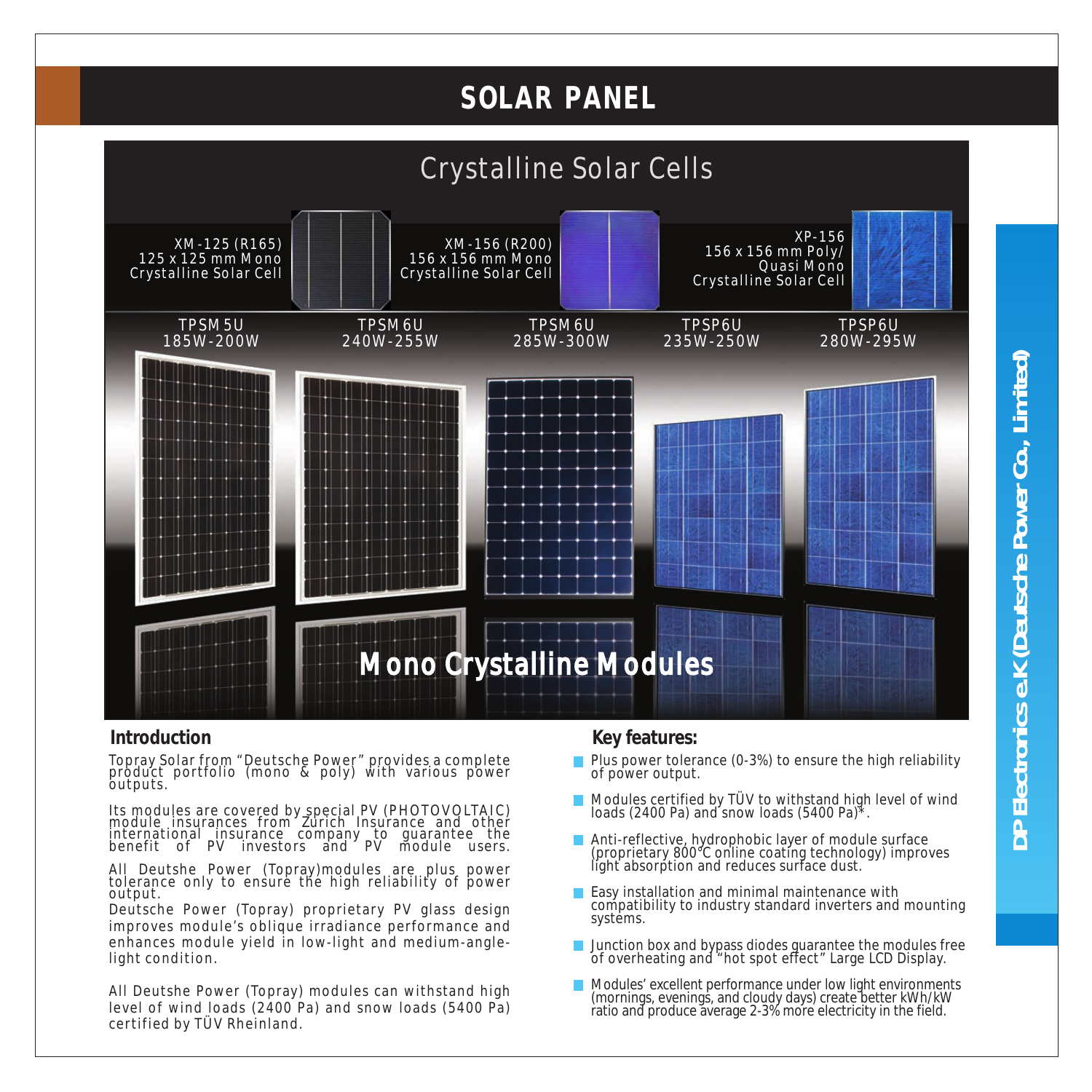# **SOLAR PANEL**

| <b>TECHNICAL SPECIFICATION</b>                                                                                                                                                                                                                                                         |      |                             |      |                                                                                                                                        |      |                             |                                      |      |                      |                                    |            |                             |      |                                                |
|----------------------------------------------------------------------------------------------------------------------------------------------------------------------------------------------------------------------------------------------------------------------------------------|------|-----------------------------|------|----------------------------------------------------------------------------------------------------------------------------------------|------|-----------------------------|--------------------------------------|------|----------------------|------------------------------------|------------|-----------------------------|------|------------------------------------------------|
|                                                                                                                                                                                                                                                                                        |      |                             |      |                                                                                                                                        |      |                             |                                      |      |                      |                                    |            |                             |      |                                                |
| <b>Cell Type</b>                                                                                                                                                                                                                                                                       |      | <b>Number</b><br>of cells   |      | <b>Dimensions</b><br>$(A-B-C)$                                                                                                         |      | Weights                     | Front<br>Glass                       |      | Frame                | <b>Junction</b>                    | <b>Box</b> | Connector                   |      | <b>Output</b><br>Cables                        |
| 185W/190W/195W/200W Mono Crystalline Photovoltaic Module                                                                                                                                                                                                                               |      |                             |      |                                                                                                                                        |      |                             |                                      |      |                      |                                    |            |                             |      |                                                |
| Mono<br>crystalline<br>$125 \times 125$ mm<br>$(5$ inches)                                                                                                                                                                                                                             |      | $72(6\times12)$             |      | $1581\times809\times35$<br>mm                                                                                                          |      | 13kg                        | 3.2 mm Low<br>iron tempered<br>glass |      | Anodized<br>aluminum | IP $65$ , with<br>bypass<br>diodes |            | MC4<br>compatible           |      | TÜV, length<br>900mm,<br>$4.0$ mm <sup>2</sup> |
|                                                                                                                                                                                                                                                                                        |      |                             |      | 230W/235W/240W/245W/250W Poly Crystalline Photovoltaic Module                                                                          |      |                             |                                      |      |                      |                                    |            |                             |      |                                                |
| Poly<br>crystalline<br>$156\times156$ mm<br>$(6$ inches)                                                                                                                                                                                                                               |      | 60 $(6\times10)$            |      | 1640×992×40<br>mm                                                                                                                      |      | $18.6$ kg                   | 3.2 mm Low<br>iron tempered<br>glass |      | Anodized<br>aluminum | IP $65$ , with<br>bypass<br>diodes |            | MC4<br>compatible           |      | TÜV, length<br>900mm,<br>$4.0$ mm <sup>2</sup> |
| 285W/290W/295W/300W Mono Crystalline Photovoltaic Module                                                                                                                                                                                                                               |      |                             |      |                                                                                                                                        |      |                             |                                      |      |                      |                                    |            |                             |      |                                                |
| Poly<br>crystalline<br>$156\times156$ mm<br>$(6$ inches)                                                                                                                                                                                                                               |      | $72(6\times12)$             |      | 1956×992×50<br>mm                                                                                                                      |      | 23kg                        | 3.2 mm Low<br>iron tempered<br>glass |      | Anodized<br>aluminum | IP 65, with<br>bypass<br>diodes    |            | MC4<br>compatible           |      | TÜV, length<br>900mm,<br>$4.0$ mm <sup>2</sup> |
| Module P/N                                                                                                                                                                                                                                                                             |      |                             |      |                                                                                                                                        |      |                             |                                      |      |                      |                                    |            |                             |      |                                                |
|                                                                                                                                                                                                                                                                                        |      |                             |      |                                                                                                                                        |      | Maximum Power at STC (Pmax) |                                      |      |                      |                                    |            |                             |      |                                                |
| 100W                                                                                                                                                                                                                                                                                   | 120W | 185W                        | 190W | 195W                                                                                                                                   | 200W | 230W                        | 235W                                 | 240W | 245W                 | 250W                               | 285W       | 290W                        | 295W | 300W                                           |
|                                                                                                                                                                                                                                                                                        |      | Short Circuit Current (Isc) |      |                                                                                                                                        |      |                             |                                      |      |                      |                                    |            |                             |      |                                                |
| 6.45                                                                                                                                                                                                                                                                                   | 7.58 |                             |      | 5.77A 5.71A 5.65A 5.61A 8.69A 8.62A 8.52A 8.39A 8.80A 285W                                                                             |      |                             |                                      |      |                      |                                    |            | 290W                        | 295W | 300W                                           |
|                                                                                                                                                                                                                                                                                        |      | Open Circuit Voltage (Voc)  |      |                                                                                                                                        |      |                             |                                      |      |                      |                                    |            |                             |      |                                                |
| 22.30                                                                                                                                                                                                                                                                                  |      |                             |      | 21.60 45.40V 45.20V 44.90V 44.60V 36.60V 36.80V 36.90V 37.10V 37.20V 8.57A 8.61A 8.68A                                                 |      |                             |                                      |      |                      |                                    |            |                             |      | 8.71A                                          |
|                                                                                                                                                                                                                                                                                        |      |                             |      | Maximum Power Current (Impp)                                                                                                           |      |                             |                                      |      |                      |                                    |            |                             |      |                                                |
|                                                                                                                                                                                                                                                                                        |      |                             |      | 5.81A 6.82A 5.41A 5.36A 5.28A 5.20A 7.80A 7.92A 8.06A 8.14A 8.6A                                                                       |      |                             |                                      |      |                      |                                    |            | 44.60V 44.70V 45.00V 45.20V |      |                                                |
|                                                                                                                                                                                                                                                                                        |      |                             |      | Maximum Power Voltage (Vmpp)                                                                                                           |      |                             |                                      |      |                      |                                    |            |                             |      |                                                |
|                                                                                                                                                                                                                                                                                        |      |                             |      | 17.2V 17.6V 37.00V 36.40V 36.00V 35.60V 29.50V 29.70V 29.80V 30.10V 30.30V 8.05A 8.15A 8.24A                                           |      |                             |                                      |      |                      |                                    |            |                             |      | 8.30A                                          |
| Encapsulated Cell Efficiency<br>$18.90\% \ 18.62\% \ 18.10\% \ 17.60\% \ 17.20\% \ 16.70\% \ 15.75\% \ 16.09\% \ 16.44\% \ 16.78\% \ 17.12\% \ 16.35\% \ 16.64\% \ 16.93\% \ 17.21\% \ 16.64\% \ 16.93\% \ 17.21\% \ 16.93\% \ 17.22\% \ 16.93\% \ 17.23\% \ 16.93\% \ 17.24\% \ 16.9$ |      |                             |      |                                                                                                                                        |      |                             |                                      |      |                      |                                    |            |                             |      |                                                |
|                                                                                                                                                                                                                                                                                        |      |                             |      |                                                                                                                                        |      |                             |                                      |      |                      |                                    |            |                             |      |                                                |
| Module Efficiency                                                                                                                                                                                                                                                                      |      |                             |      |                                                                                                                                        |      |                             |                                      |      |                      |                                    |            |                             |      |                                                |
| 16.08% 15.80% 15.60% 15.20% 14.90% 14.50% 14.14% 14.44% 14.75% 15.06% 15.37% 14.66% 14.92% 15.17% 15.43%                                                                                                                                                                               |      |                             |      |                                                                                                                                        |      |                             |                                      |      |                      |                                    |            |                             |      |                                                |
| Power Tolerance                                                                                                                                                                                                                                                                        |      |                             |      |                                                                                                                                        |      |                             |                                      |      |                      |                                    |            |                             |      |                                                |
|                                                                                                                                                                                                                                                                                        |      |                             |      | $0/+3\%$ $0/+3\%$ $0/+3\%$ $0/+3\%$ $0/+3\%$ $0/+3\%$ $0/+3\%$ $0/+3\%$ $0/+3\%$ $0/+3\%$ $0/+3\%$ $0/+3\%$ $0/+3\%$ $0/+3\%$ $0/+3\%$ |      |                             |                                      |      |                      |                                    |            |                             |      |                                                |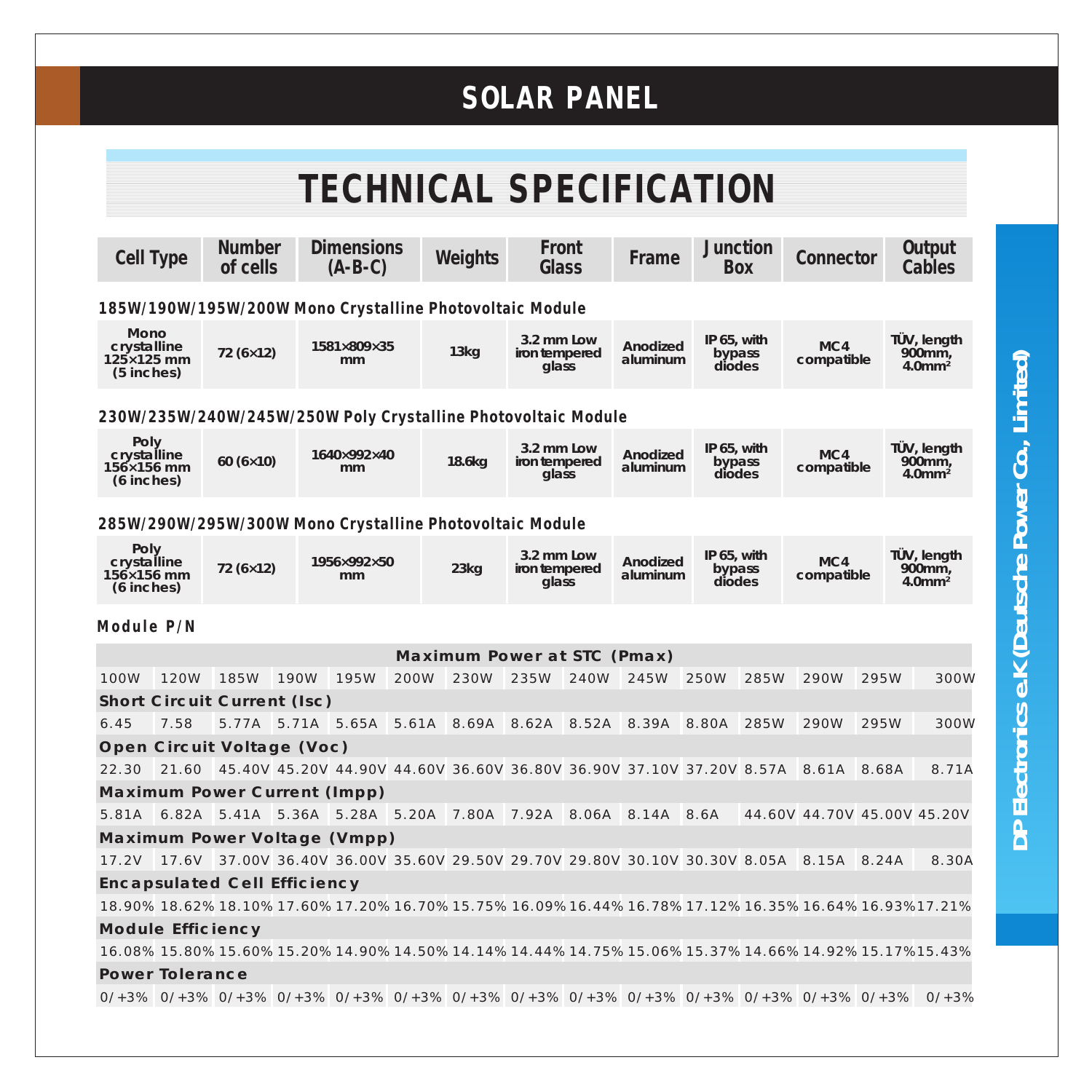# **PHOTOVOLTAIC**

# OFF-GRID/ON-GRID SM SERIES SOLAR INVERTER WITH MPPT CHARGER

DP Electronics e.K (Deutsche Power Co., Limited) **DP Electronics e.K (Deutsche Power Co., Limited)**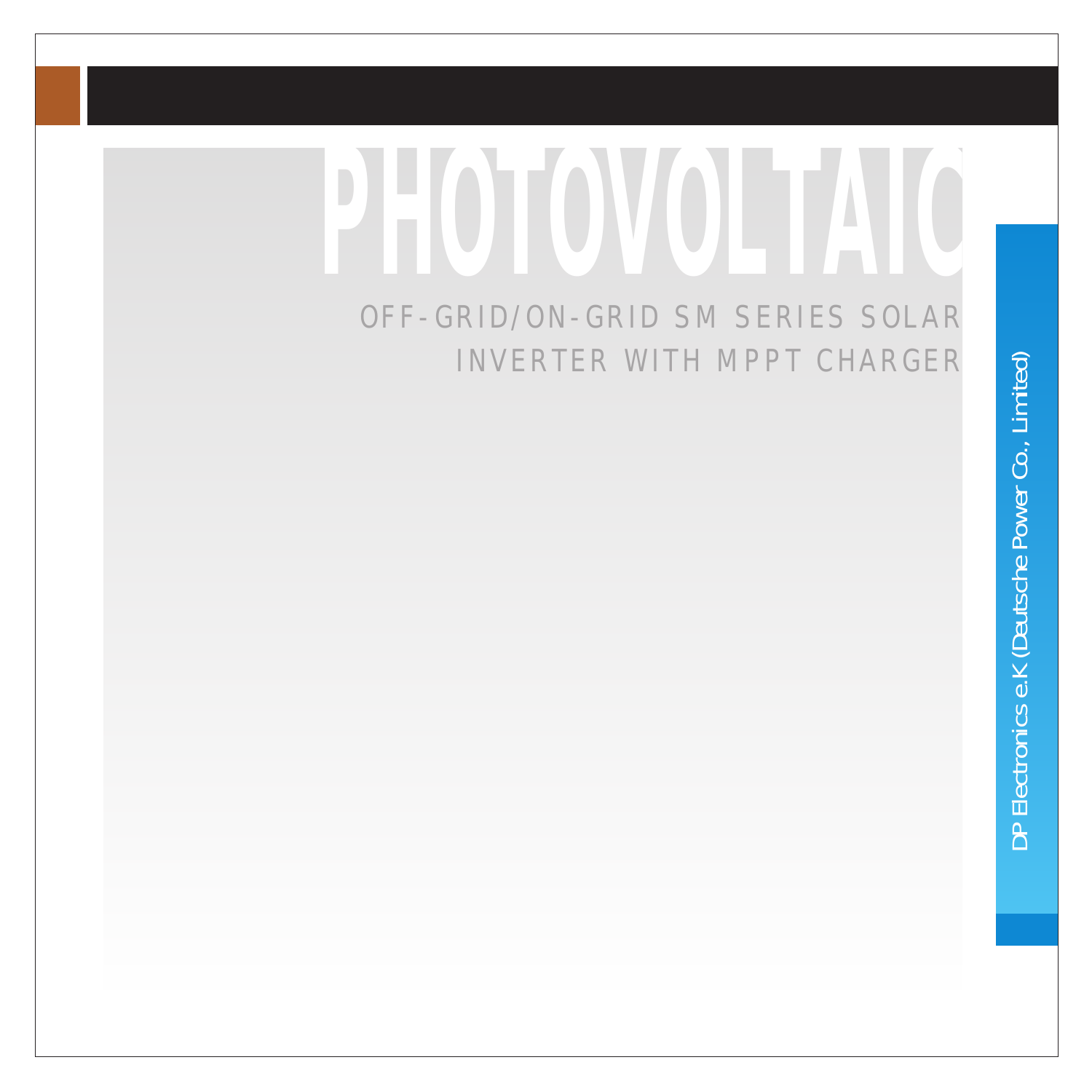# PHOTOVOLTAIC INVERTER (OFF-GRID)

# High Efficiency Integrated solar power system

# SM Series Inverter With MPPT Solar Charger

#### **Integrated solar power system**

Integrated solar power system, combined with all the basic elements for a total solar solution: controller, inverter, AC bypass, solar and DC d terminal, with protecting breakers, friendly user interface and LCD display. No installation work and one button to start up.

#### **Auto- Switch**

Auto- Switch function could smoothly transfer the load to another back up source, even if whichever of the AC input or inverter drops. Two back up sources are allowable and supply the load interruptedly.

#### **High Efficiency**

High Efficiency In view of system capacity and the total ownership cost, DC bus voltage is designed (12V/24V/48V/96V/110V) to reduce power lost and work with the optimized efficiency.

#### **Inrush withstand**

Inrush withstand Based on low-frequency transformer design, the inverter could withstand high inrush load current, which could greatly improve the system reliability, especially for pump or motor load (washing machine, microwave oven ex.)

#### **Pure Sine-wave**

Pure Sine-wave output has greatly improved the load compatibility. All the fans, pumps, icebox, TV, lamp and so on could be supported.





#### **Key features:**

- Pure sine wave inverter
- Selectable input voltage range for home appliances and personal computers
- Selectable charging current based on applications
- Configurable AC/Solar input priority via LCD setting
- Compatible to mains voltage or generator power Auto restart while AC is recovering
- Overload and short circuit protection
- Smart battery charger design for optimized battery performance
- Cold start function
- Built-in advanced DSP-Controlled MPPT solar charge controller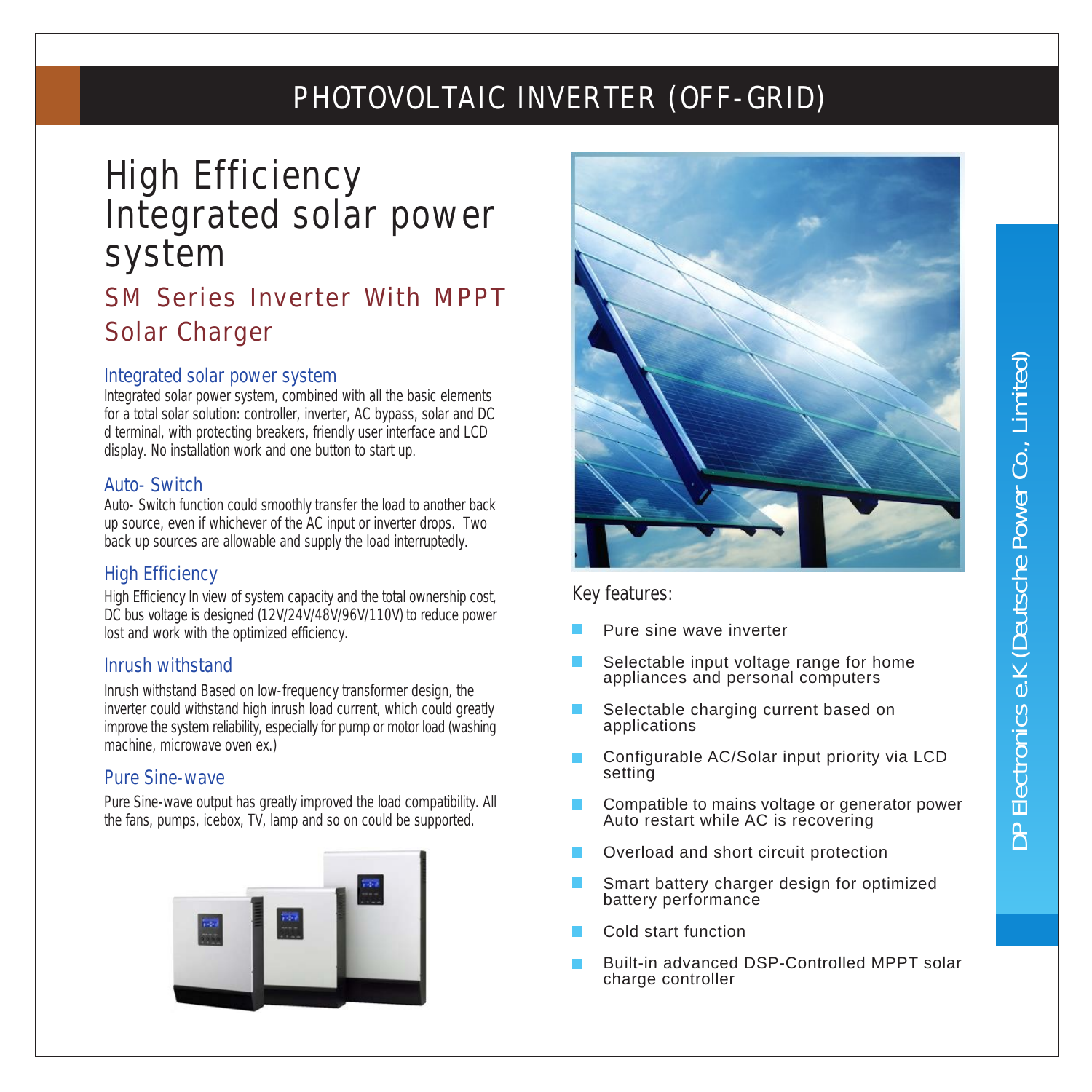# PHOTOVOLTAIC INVERTER (OFF-GRID)

# TECHNICAL SPECIFICATION

| <b>Model</b>                                        | $SM-1K$                                                        |                     | SM-2K               |                                     | $SM-3K$        |                            | SM-4K                              | SM-5K   |  |
|-----------------------------------------------------|----------------------------------------------------------------|---------------------|---------------------|-------------------------------------|----------------|----------------------------|------------------------------------|---------|--|
| <b>Rated Power</b>                                  | 1000VA/800W<br>2000VA/1600W                                    |                     |                     | 3000VA/2400W                        |                | 4000VA/3200W               | 5000VA/400W                        |         |  |
| <b>INPUT</b>                                        |                                                                |                     |                     |                                     |                |                            |                                    |         |  |
| <b>Voltage</b>                                      |                                                                |                     |                     |                                     | <b>230 VAC</b> |                            |                                    |         |  |
| <b>Selectable Voltage Range</b>                     |                                                                |                     |                     |                                     |                |                            | 170-280VAC (For Personal Computer) |         |  |
|                                                     | 90-280VAC (For Home Apliances)                                 |                     |                     |                                     |                |                            |                                    |         |  |
| Frequencyrange                                      | 50HZ / 60 HZ Auto Sensing                                      |                     |                     |                                     |                |                            |                                    |         |  |
| <b>OUTPUT</b>                                       |                                                                |                     |                     |                                     |                |                            |                                    |         |  |
| <b>AC Voltage (Batt. Mode)</b>                      |                                                                |                     |                     |                                     |                | 230 VAC + 5%               |                                    |         |  |
| <b>Surge Power</b>                                  | <b>2000VA</b>                                                  |                     | 4000VA              |                                     | 6000VA         |                            | 8000VA                             | 10000VA |  |
| <b>Efficiency Peek</b>                              | 90%                                                            |                     |                     |                                     |                | 93%                        |                                    |         |  |
| <b>Transfer Time</b>                                |                                                                |                     |                     |                                     |                | 10ms For Personal Computer |                                    |         |  |
|                                                     |                                                                |                     |                     |                                     |                | 20 ms For Home Apliances   |                                    |         |  |
| <b>Wave Form</b>                                    |                                                                |                     |                     |                                     |                | <b>Pure Sine Wave</b>      |                                    |         |  |
| <b>BATTERY &amp; AC CHARGER</b>                     |                                                                |                     |                     |                                     |                |                            |                                    |         |  |
| <b>Battery Voltage</b>                              |                                                                | <b>24VDC 48VDC</b>  |                     | 24VDC 48VDC 24VDC 48VDC             |                |                            | 48VDC                              |         |  |
| <b>Floting Charge Voltage</b>                       |                                                                | 27VDC 54VDC         |                     | 27VDC 54VDC 27VDC 54VDC             |                |                            | 54VDC                              |         |  |
| <b>Overcharge Protection</b>                        |                                                                |                     |                     | 31VDC 62VDC 31VDC 62VDC 31VDC 62VDC |                |                            | 60VDC                              |         |  |
| <b>MAX Charge Current</b>                           | 10Aor<br><b>20A</b>                                            | 10Aor<br><b>15A</b> | 10Aor<br><b>30A</b> | 10Aor<br><b>15A</b>                 | 10Aor<br>30A   | 10Aor<br><b>15A</b>        | 20A or 30A                         |         |  |
| <b>SOLAR CHARGER</b>                                |                                                                |                     |                     |                                     |                |                            |                                    |         |  |
| <b>Max PV Array Power</b>                           | 600W                                                           | 900W                | 600W                | 900W                                | 600W           | 900W                       | 3000W                              |         |  |
| <b>MPPT Range @</b>                                 | $30V -$                                                        | $60V -$             | $30V -$             | $60V -$                             | $30V -$        | $60V -$                    | $60V - 115V$                       |         |  |
| <b>Oprating Voltage</b>                             | 66V                                                            | <b>88V</b>          | 66V                 | <b>88V</b>                          | 66V            | <b>88V</b>                 |                                    |         |  |
|                                                     |                                                                |                     |                     |                                     |                |                            |                                    |         |  |
| Max PV Array -<br><b>Open Circuit Voltage</b>       | <b>75V</b>                                                     | <b>102V</b>         | <b>75V</b>          | <b>102V</b>                         | <b>75V</b>     | <b>102V</b>                | <b>145V</b>                        |         |  |
| <b>Nominal Battry Voltage</b>                       | <b>24V</b>                                                     | 48V                 | <b>24V</b>          | <b>48V</b>                          | <b>24V</b>     | <b>48V</b>                 | <b>48V</b>                         |         |  |
|                                                     | 24A                                                            |                     | 25A                 | <b>18A</b>                          | 25A            | <b>18A</b>                 | 60A                                |         |  |
| <b>Max Current Charging</b>                         |                                                                | <b>18A</b>          |                     |                                     |                |                            |                                    |         |  |
| <b>Max Efficiency</b>                               | 98%<br>02%                                                     |                     |                     |                                     |                |                            |                                    |         |  |
| <b>Standby Power Consumption</b><br><b>PHYSICAL</b> |                                                                |                     |                     |                                     |                |                            |                                    |         |  |
| Dimension D x W x H (mm)                            |                                                                |                     |                     |                                     | 128x272x355    |                            | 120x295x468                        |         |  |
| Net Weight (kgs)                                    | 7.4                                                            |                     | 7.6                 |                                     | 8.0            |                            | 10.0                               |         |  |
| <b>OPERATING ENVOIRMENT</b>                         |                                                                |                     |                     |                                     |                |                            |                                    |         |  |
|                                                     | 5% to 95% Relative Humidity(Non-Condensing)<br><b>Humidity</b> |                     |                     |                                     |                |                            |                                    |         |  |
| <b>Oprating Temperature</b>                         | $0C - 55C$                                                     |                     |                     |                                     |                |                            |                                    |         |  |
|                                                     |                                                                |                     |                     |                                     |                |                            |                                    |         |  |

DP Electronics e.K(Deutsche Power Co. Limited) has a policy of continuous product development and improvement and therefore reserve the right to vary any information without prior notes.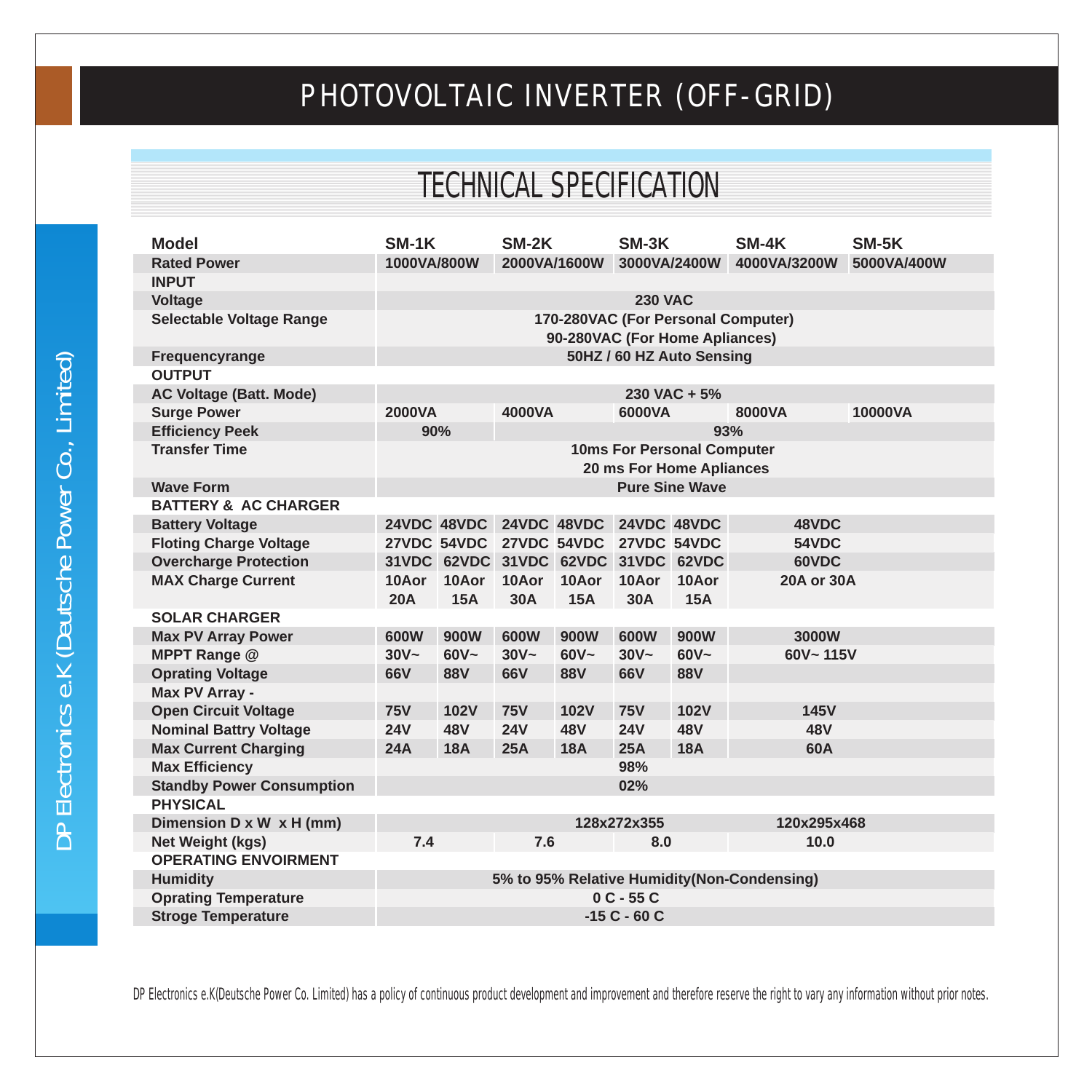# PHOTOVOLTAIC INVERTER (ON-GRID)



## On-Grid Solar Inverter With Transformless GT Topology

#### **Leading-Edge Technology**

Maximum efciency of 97.8% and wide input voltage range Internal DC switch Transformerless GT topology Compact design MTL - String Bluetooth technology Sound control Easy installation

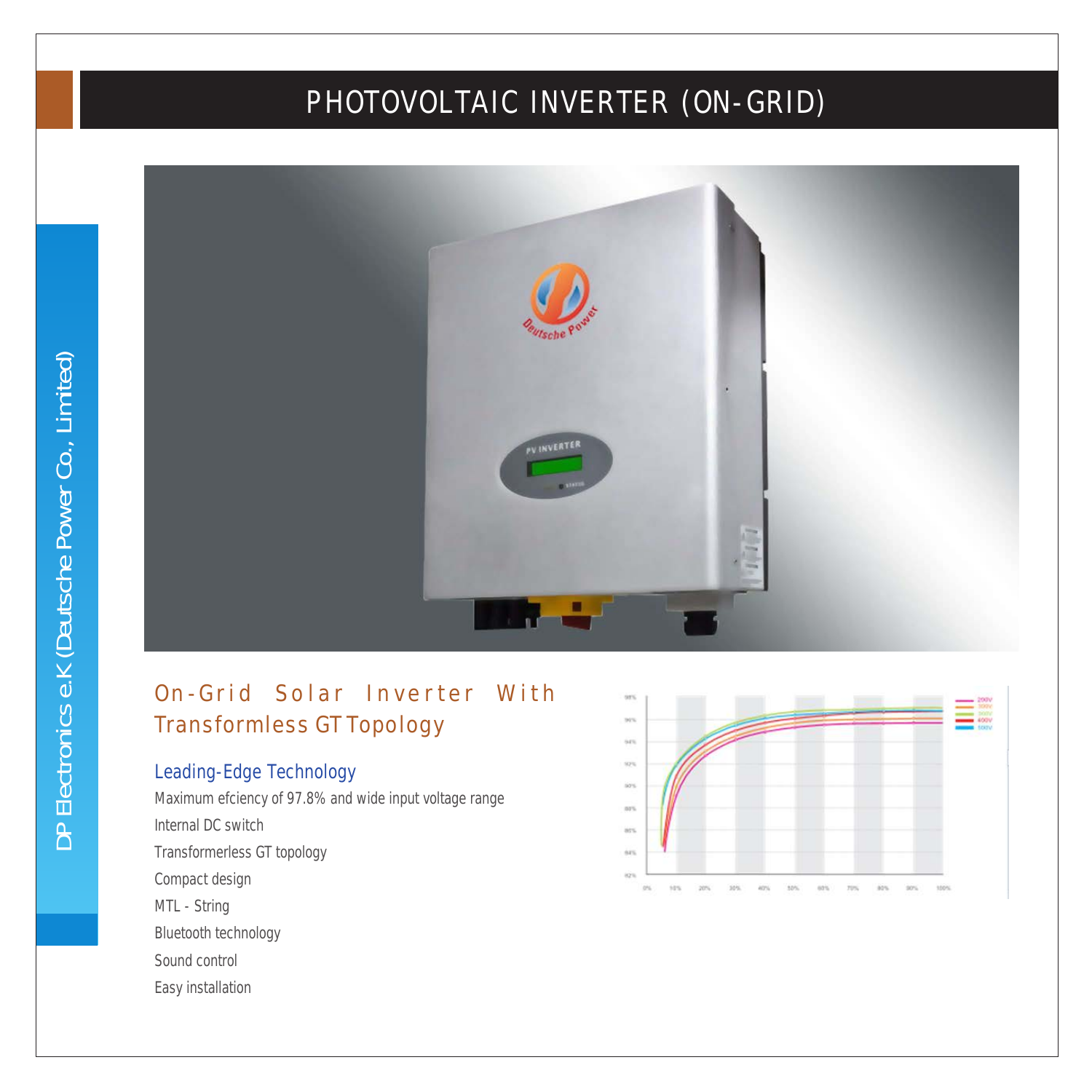# PHOTOVOLTAIC INVERTER (ON-GRID)

| Input Data                                                       | <b>1500TL</b>                         | <b>2000TL</b>                         | 3000TL                                | 4400TL                                | 5000TL                                |
|------------------------------------------------------------------|---------------------------------------|---------------------------------------|---------------------------------------|---------------------------------------|---------------------------------------|
| Max. DC power                                                    | 1800W                                 | 2300W                                 | 3200W                                 | 4600W                                 | 5000W                                 |
| Max. DC voltage                                                  | 450V                                  | 500V                                  | 500V                                  | 580V                                  | 580V                                  |
| Full load Mpp-Voltage range                                      | 175V - 430V                           | 195V-450V                             | 250V -450V                            | 250V -500V                            | $250V - 500$                          |
| PV voltage range MPPT                                            | 120V - 450V                           | 120V-450V                             | 120V -450V                            | 120V - 500V                           | 120V -500V                            |
| Max. number of parallel strings                                  | $\mathbf{1}$                          | $\mathbf{2}$                          | $\overline{c}$                        | 3                                     | 3                                     |
| Number of MPP trackers                                           | $\mathbf{1}$                          | $\mathbf{1}$                          | $\mathbf{1}$                          | $\mathbf{1}$                          | 1                                     |
| Max. input current                                               | 10A                                   | 12A                                   | 15A                                   | 20A                                   | 20A                                   |
| Output (AC)                                                      |                                       |                                       |                                       |                                       |                                       |
| Nominal AC output power                                          | 1600W                                 | 2000W                                 | 2850W                                 | 4200W                                 | 4600W                                 |
| Max. AC power                                                    | 1650W                                 | 2000W                                 | 3000W                                 | 4400W                                 | 4600W                                 |
| Max. output current                                              | 8A                                    | 11A                                   | 13A                                   | 21A                                   | 22.3A                                 |
| AC voltage range                                                 | 200V ac - 250V ac                     | 200V ac - 250V ac                     | 200V ac - 250V ac                     | 200V ac - 250V ac                     | 200V ac - 250V ac                     |
| AC grid frequency range                                          | 40.1Hz - 50.9Hz                       | 40.1Hz - 50.9Hz                       | 40.1Hz - 50.9Hz                       | 40.1Hz - 50.9Hz                       | 40.1Hz - 50.9Hz                       |
| Phase shift                                                      | $\mathbf{1}$                          | $\mathbf{1}$                          | 1                                     | $\mathbf{1}$                          | $\mathbf{1}$                          |
| <b>THDI</b>                                                      | $<$ 3%                                | $<$ 3%                                | $<$ 3%                                | $<$ 3%                                | $<$ 3%                                |
| AC connection                                                    | Single phase                          | Single phase                          | Single phase                          | Single phase                          | Single phase                          |
| Efficiency                                                       |                                       |                                       |                                       |                                       |                                       |
| DC reverse polarity protection                                   | yes                                   | yes                                   | yes                                   | yes                                   | yes                                   |
| AC short-circuit protection                                      | yes                                   | yes                                   | yes                                   | yes                                   | yes                                   |
| Ground fault monitoring                                          | yes                                   | yes                                   | yes                                   | yes                                   | yes                                   |
| Grid monitoring                                                  | yes                                   | yes                                   | yes                                   | yes                                   | yes                                   |
| Integrated all-pole sensitive<br>leakage current monitoring unit | yes                                   | yes                                   | yes                                   | yes                                   | yes                                   |
| <b>Protection Devices</b>                                        |                                       |                                       |                                       |                                       |                                       |
| Max.ef ciency                                                    | 97%                                   | 97%                                   | 97%                                   | 97.8%                                 | 97.8%                                 |
| Euro-eta                                                         | 96%                                   | 96%                                   | 96.5%                                 | 97.4%                                 | 97.4%                                 |
| MPPT ef ciency                                                   | 99.5%                                 | 99.5%                                 | 99.5%                                 | 99.5%                                 | 99.5%                                 |
| General Data                                                     |                                       |                                       |                                       |                                       |                                       |
| Dimensions (W / H / D) in mm                                     | 362/329/132                           | 362/329/132                           | 362/329/132                           | 406/406/192                           | 406/406/192                           |
| W eight                                                          | 11.5KG                                | 11.7KG                                | 12.2KG                                | 21KG                                  | 21KG                                  |
| Operating temperature range                                      | $-25 °C  +60 °C$                      | $-25 °C  +60 °C$                      | $-25 °C  +60 °C$                      | $-25 °C  +60 °C$                      | $-25 °C  +60 °C$                      |
| Noise emission (typical)                                         | $=25$ dB(A)                           | $=25$ dB(A)                           | $=25$ dB(A)                           | $=25$ dB(A)                           | $=25$ dB(A)                           |
| Consumption: operating<br>(standby)/ night                       | < 5W / < 0.5W                         | $<$ 5W / $<$ 0.5 W                    | $<$ 5W / $<$ 0.5 W                    | < 5W / < 0.5W                         | < 5W / < 0.5W                         |
| Topology                                                         | transformerless                       | transformerless                       | transformerless                       | transformerless                       | transformerless                       |
| Cooling concept<br>Installation: Indoors /                       | No fan                                | No fan                                | No fan                                | No fan                                | No fan                                |
| Outdoors (IP65)                                                  | yes / yes                             | yes / yes                             | yes / yes                             | yes / yes                             | yes / yes                             |
| Altitude                                                         | Up to 2000m without<br>power derating | Up to 2000m without<br>power derating | Up to 2000m without<br>power derating | Up to 2000m without<br>power derating | Up to 2000m without<br>power derating |
| Humidity                                                         | $0 \sim 95\%$ , no<br>condensation    | $0 \sim 95\%$ , no<br>condensation    | $0 \sim 95\%$ , no<br>condensation    | $0 \sim 95\%$ , no<br>condensation    | $0 \sim 95\%$ , no<br>condensation    |
| Features                                                         |                                       |                                       |                                       |                                       |                                       |
| DC connection: (MC3/MC4/H4)                                      | opt/opt/yes                           | opt/opt/yes                           | opt/opt/yes                           | opt/opt/yes                           | opt/opt/yes                           |
| <b>AC connection: Terminals</b>                                  | yes                                   | yes                                   | yes                                   | yes                                   | yes                                   |
| LCD display                                                      | yes                                   | yes                                   | yes                                   | yes                                   | yes                                   |
| Interfaces: Bluetooth/RS485/RS232                                | opt / yes / yes                       | opt / yes / yes                       | opt / yes / yes                       | opt / yes / yes                       | opt / yes / yes                       |
| Warranty: 5 years / 10 years                                     | yes / opt                             | yes / opt                             | yes / opt                             | yes / opt                             | yes / opt                             |

DP Electronics e.K(Deutsche Power Co. Limited) has a policy of continuous product development and improvement and therefore reserve the right to vary any information without prior notes.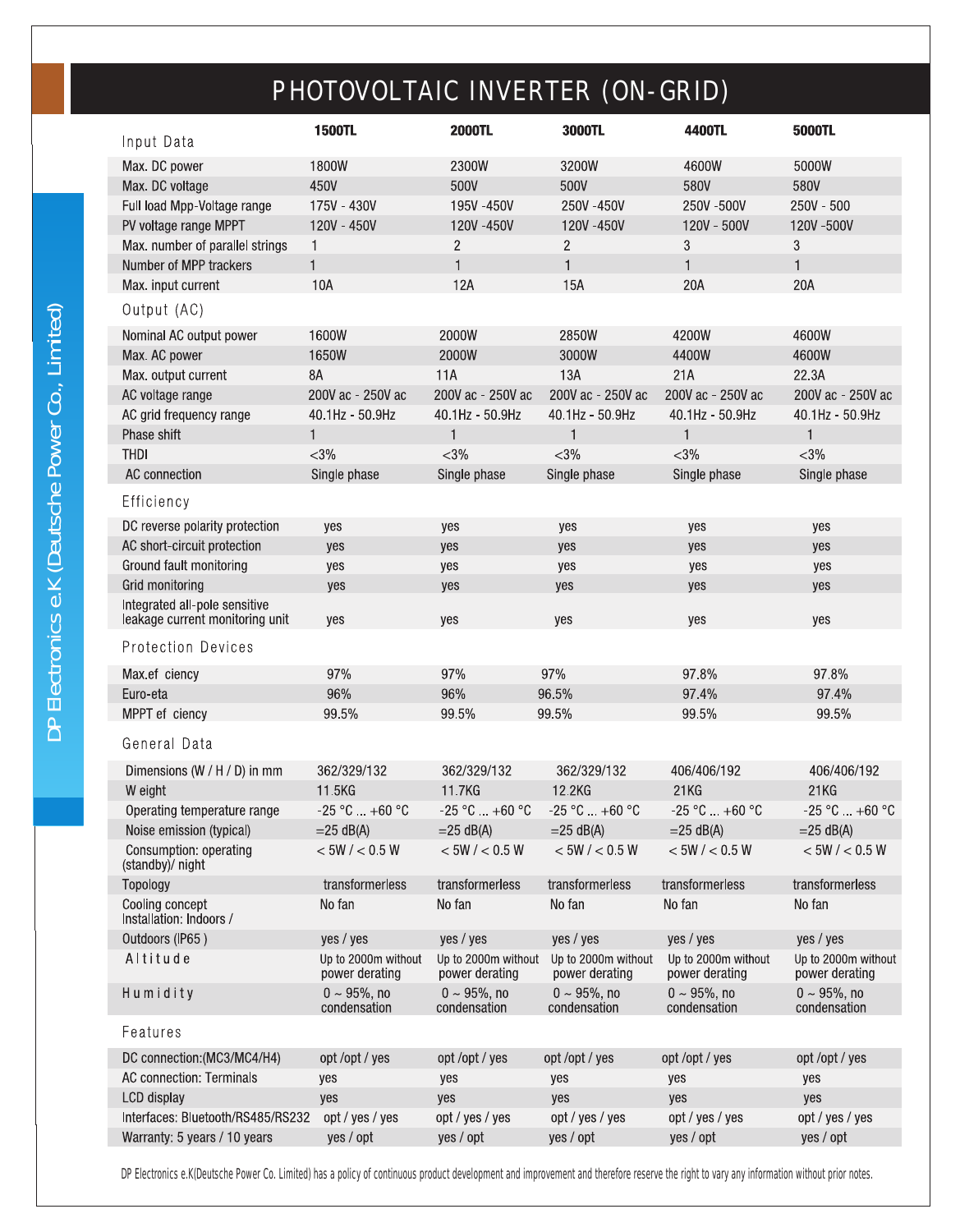# PHOTOVOLTAIC MPPT SOLAR CHARGE CONTROLER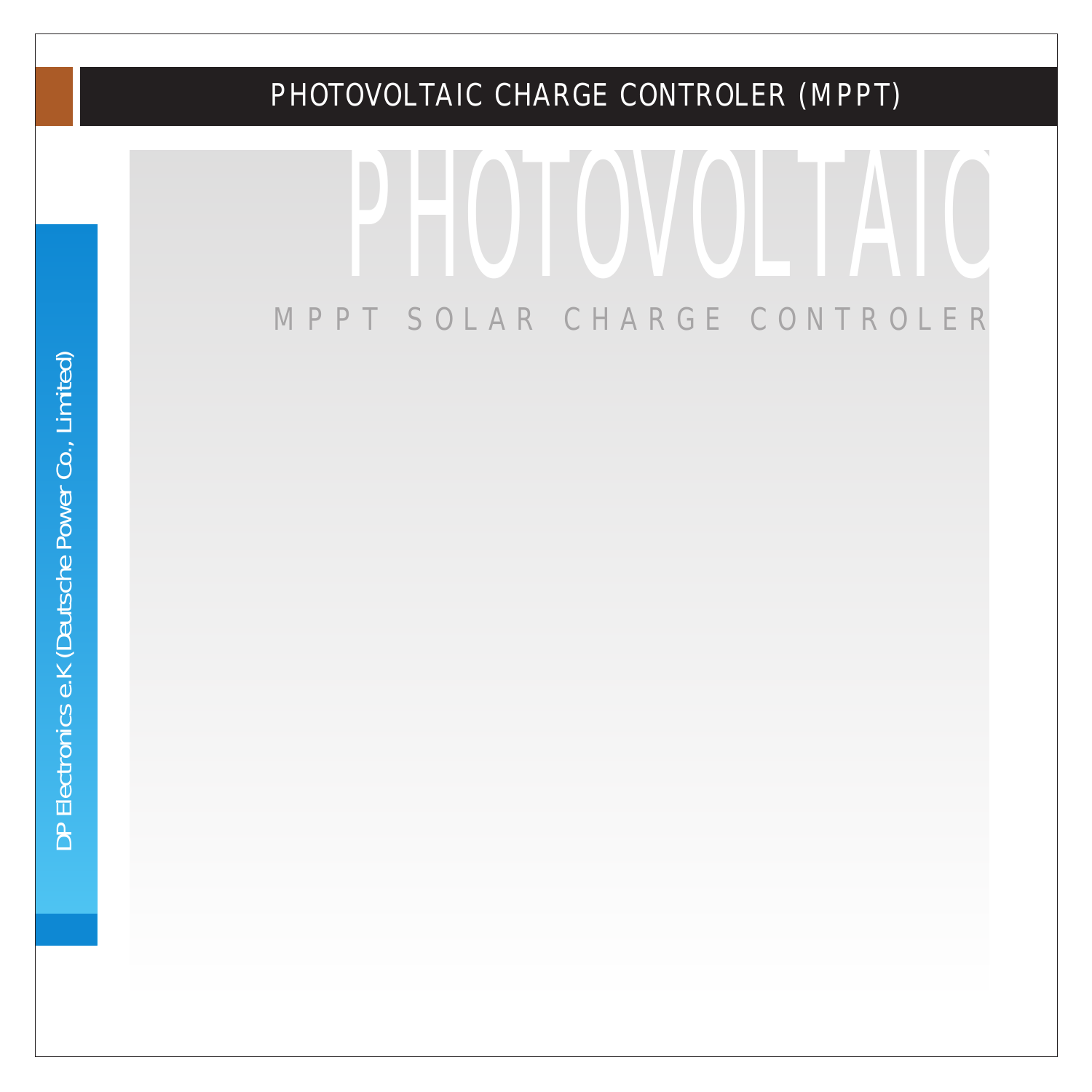#### PV Network Mppt Solar Charge Controler

PV charge controler is an advance Maximum Power Point Tracking (MPPT controller for off-grid photovoltaic (PV) Systems. The controller features a smart tracking algorithm that maximizes the energy harvest from the PV by rapidly finding the solar array peak power piont in all the weather condition. The controller provides higher efficiency up to 97% with lower power loss.

PV charge controler is speacially designed to work with all established PV modules and is optimized for film grid-tied modules.





#### **Features**

- MPPT technology
- Peak conversion efficiency of 97%
- High Tracking Efficiency of 99%
- Several seconds tracking speed
- 4 stage charge with PWM output
- Nature convection cooling
- Full power output in ambient temperature up to 45 C
- Temperature compensation
- Sealed, gel and Flooded battery option
- Widely used, automatically recognize day/night
- Diversified load control
- RJ45 interface & optional meter
- 2 years warranty
- CE certificate

#### **Electronic Protections**

- PV array short circuit
- Over discharging
- Over charging
- Load overload
- Load short circuit
- PV over current
- PV reverse polarity
- Overheating protection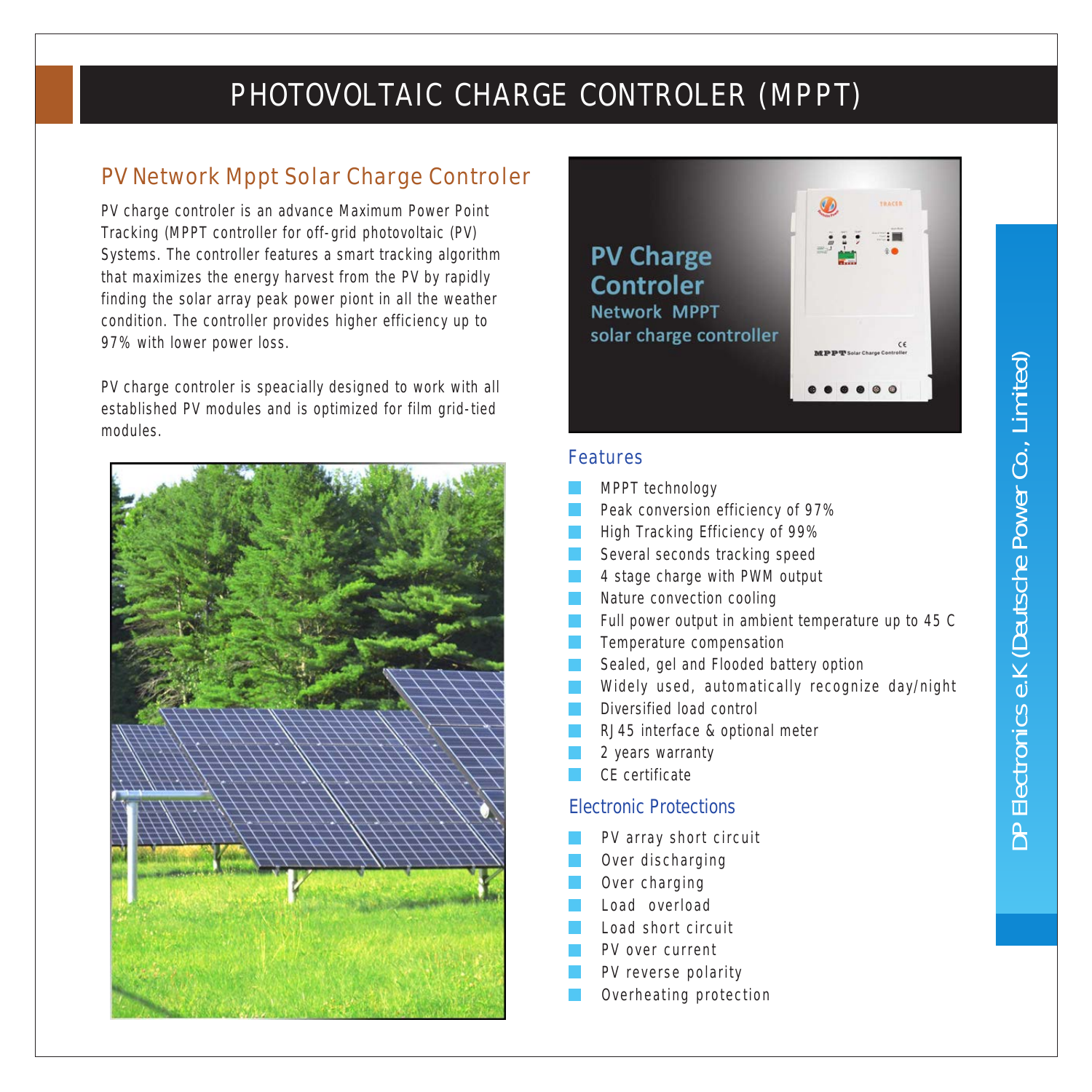#### **TECHNICAL SPECIFICATION**

| <b>MODEL</b>                     | $PV-1206RN(P)$<br>$PV-1216RN(P)$<br>$PV-1215RN(P)$                                    | $PV-2210RN(P)$<br>$PV-2215RN(P)$                           | $PV-3215RN(P)$       | $PV-4215RN(P)$        |  |  |  |  |
|----------------------------------|---------------------------------------------------------------------------------------|------------------------------------------------------------|----------------------|-----------------------|--|--|--|--|
| <b>Rated System</b><br>Voltage   | $12V/24V$ auto work                                                                   |                                                            |                      |                       |  |  |  |  |
| <b>Rated Battry</b><br>Current   | 10A                                                                                   | 20A                                                        | 20A                  |                       |  |  |  |  |
| <b>Maximum Battry</b><br>Current |                                                                                       |                                                            | 32V                  |                       |  |  |  |  |
| Max. PV open<br>circuit voltage  | 60VDC<br>$PV-1206RN(P)$<br>$100 - VDC$<br>$PV-1210RN(P)$<br>150-VDC<br>$PV-1215RN(P)$ | $100 - VDC$<br>$PV-1210RN(P)$<br>150-VDC<br>$PV-2215RN(P)$ | 150-VDC              | 150-VDC               |  |  |  |  |
| Max. PV input                    | 12V 130W<br>24V 260W                                                                  | 12V 260W<br>24V 520W                                       | 12V 390W<br>24V 780W | 12V 585W<br>24V 1170W |  |  |  |  |
| power<br>Self-consumption        |                                                                                       |                                                            | $<$ 10mA(24V)        |                       |  |  |  |  |
| Grounding                        | <b>Negative</b>                                                                       |                                                            |                      |                       |  |  |  |  |
| Communication                    | TTL232 / 8pin RJ45                                                                    |                                                            |                      |                       |  |  |  |  |
| Temp. Compensation               | $-30mV/C/12V(25C)$<br>$-35C - + 55C$                                                  |                                                            |                      |                       |  |  |  |  |
| Working temperature<br>Humidity  | $10\% \sim 90\% \text{ NC}$                                                           |                                                            |                      |                       |  |  |  |  |
|                                  |                                                                                       |                                                            |                      |                       |  |  |  |  |

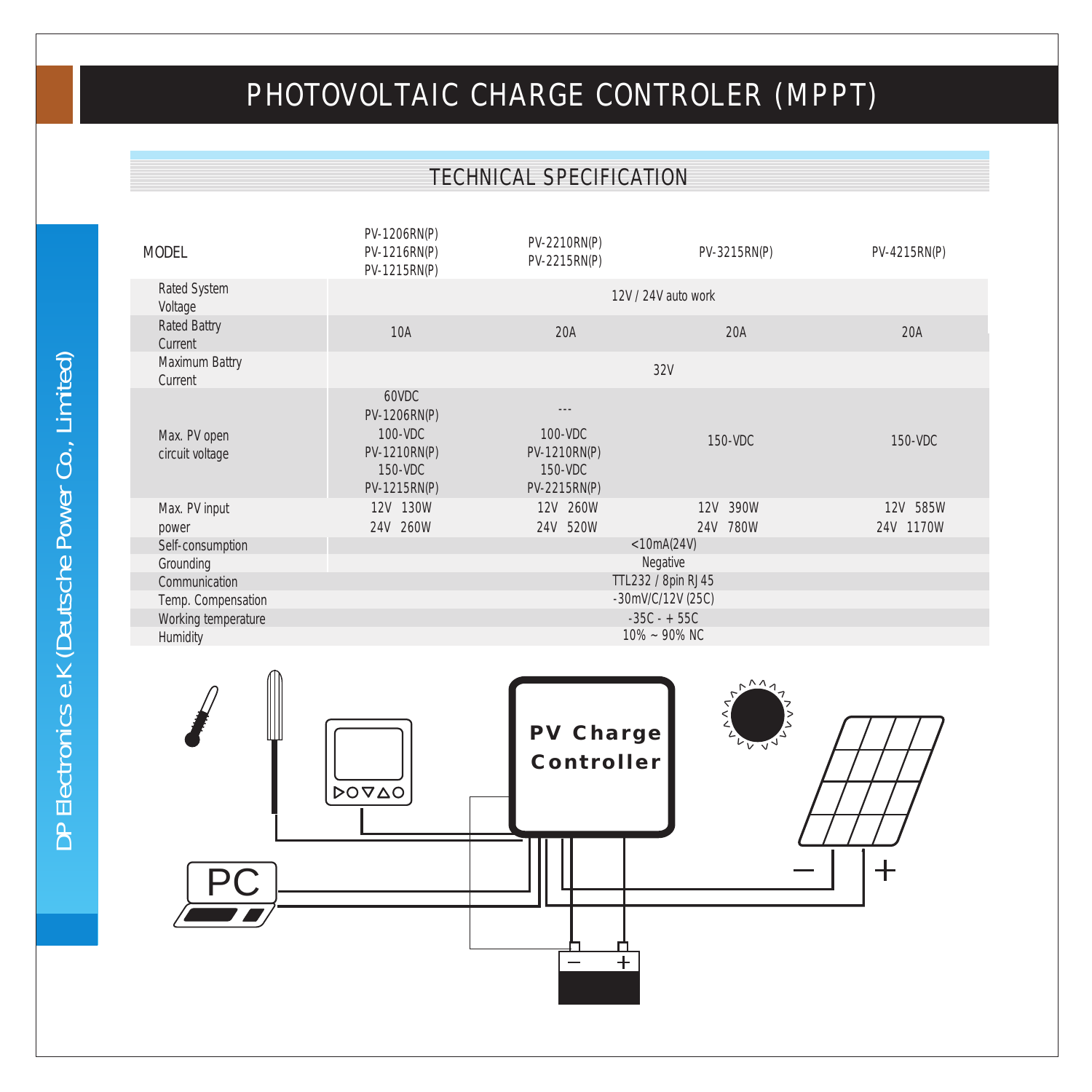#### PV Network Mppt Solar Charge Controler

Tracer is an advance Maximum Power Point Tracking (MPPT controller for off-grid photovoltaic (PV) Systems up to 3KW. The controller features a smart tracking algorithm that maximizes the energy harvest from the PV by rapidly finding the solar array peak power piont in all the weather condition. The controller provides higher efficiency up to 98% with lower power loss.

Include up to 450 days data logging by connecting to Ethernet.





#### Features

- 12/24/36/48V auto work
- Advance MPPT technology
- Several seconds tracking speed
- High Tracking Efficiency of 99%
- Multiphase synchronous rectification technology
- Peak conversion efficiency of 98%
- DSP&ARM processors architecture ensures high speed and performance
- Three kinds of communication ports: RS232, CAN BUS and Ethernet
- Three stages charging optimizes battery performance Software update by users

#### **Electronic Protections**

- PV array short circuit
- Over discharging
- Over charging
- PV over current
- PV reverse polarity
- Overheating protection